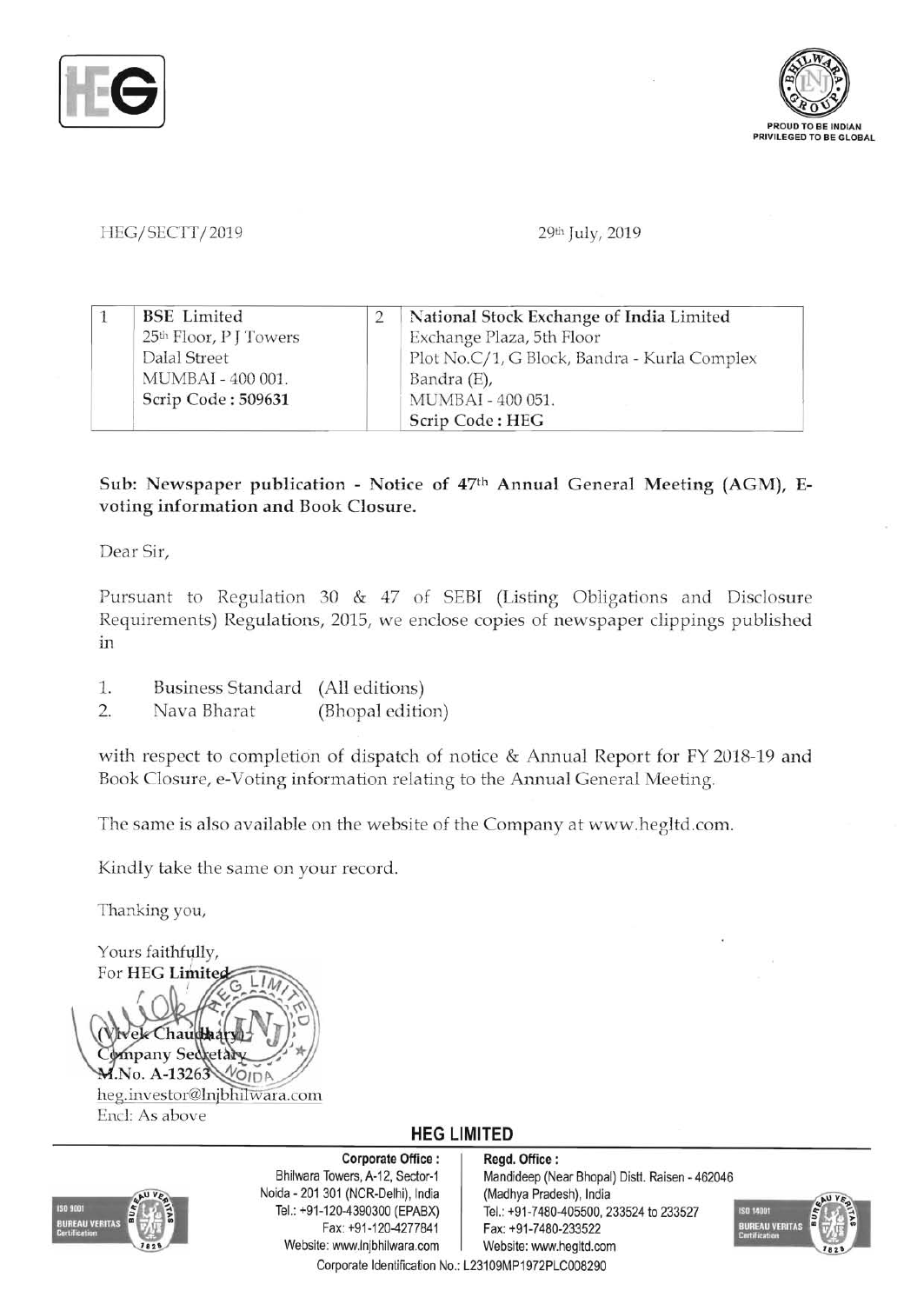| <b>NAME</b>                                        | <b>PLACE</b>                                                                                                                                                                                                                                                                                                                                                                                                                                                                                                                                           | <b>DATE</b>                                                      |  |  |
|----------------------------------------------------|--------------------------------------------------------------------------------------------------------------------------------------------------------------------------------------------------------------------------------------------------------------------------------------------------------------------------------------------------------------------------------------------------------------------------------------------------------------------------------------------------------------------------------------------------------|------------------------------------------------------------------|--|--|
| <b>Business Standard</b>                           | All Editions (Del, Kol, B'lore, Mum).                                                                                                                                                                                                                                                                                                                                                                                                                                                                                                                  | 28.07.2019                                                       |  |  |
|                                                    | Rest editions                                                                                                                                                                                                                                                                                                                                                                                                                                                                                                                                          | 29 07 2019                                                       |  |  |
|                                                    | <b>HEG LIMITED</b><br><b>IFG</b>                                                                                                                                                                                                                                                                                                                                                                                                                                                                                                                       |                                                                  |  |  |
|                                                    | Registered Office: Mandideep (Near Bhopal) Distt. Raisen - 462 046, (M.P.)                                                                                                                                                                                                                                                                                                                                                                                                                                                                             |                                                                  |  |  |
|                                                    | Phone: 07480-233524, 233525; Fax: 07480-233522                                                                                                                                                                                                                                                                                                                                                                                                                                                                                                         |                                                                  |  |  |
|                                                    | Corporate Office: Bhilwara Towers, A - 12, Sector - 1. Noida - 201 301 (U.P.)<br>Phone: 0120-4390300 (EPABX); Fax: 0120-4277841; Website: www.healtd.com.<br>E-mail: heg.investor@Inibhilwara.com CIN:L23109MP1972PLC008290                                                                                                                                                                                                                                                                                                                            |                                                                  |  |  |
|                                                    | <b>NOTICE</b>                                                                                                                                                                                                                                                                                                                                                                                                                                                                                                                                          |                                                                  |  |  |
|                                                    | NOTICE is hereby given that the 47th Annual General Meeting (AGM) of HEG LIMITED will be held on Tuesday,<br>the 20th August, 2019 at 3.00 P.M at the Registered Office of the Company at Mandideep (Near Bhopal). Distt.<br>Raisen - 462046, Madhya Pradesh, to transact the business set out in the Notice dated 16th July, 2019.                                                                                                                                                                                                                    |                                                                  |  |  |
| of Annual General Meeting and final dividend.      | Notice is also hereby given that the Register of Members and Share Transfer Books of the Company will remain<br>closed from Wednesday, 14th August, 2019 to Tuesday, 20th August, 2019 (both days inclusive) for the purpose                                                                                                                                                                                                                                                                                                                           |                                                                  |  |  |
|                                                    | In compliance with provisions of Section 108 of the Companies Act, 2013 and Rule 20 of the Companies<br>(Management and Administration) Rules, 2014, as amended, Secretarial Standard-2 and Regulation 44 of the<br>SEBI (Listing Obligations and Disclosure Requirements) Regulations, 2015, the Company is pleased to provide<br>its members the facility to cast their votes by electronic means ("remote e-voting") as provided by Central<br>Depository Services (India) Limited (CDSL) on all the resolutions as set forth in the Notice of AGM. |                                                                  |  |  |
|                                                    | Electronic copy of Notice of the 47th AGM including instructions for e-voting. Attendance Slip, Proxy Form and<br>Annual Report of the Company for the financial year 2018-19 have been sent to all the members whose email<br>IDs are registered with the Company/Depository Participant(s). Physical copies of such documents have been<br>sent to all other members at their registered addresses by permitted mode.                                                                                                                                |                                                                  |  |  |
| Members may note the following:                    |                                                                                                                                                                                                                                                                                                                                                                                                                                                                                                                                                        |                                                                  |  |  |
| Saturday, 27th July. 2019.                         | The Notice has been dispatched/emailed to all the members and the process has been completed by                                                                                                                                                                                                                                                                                                                                                                                                                                                        |                                                                  |  |  |
|                                                    | The Addendum to the notice with regard to dropping of resolution at item no. 10 due to resignation of a<br>Director, has been sent by permitted mode on Saturday, 27th July, 2019.                                                                                                                                                                                                                                                                                                                                                                     |                                                                  |  |  |
|                                                    | The e-voting instructions form is integral part of the Notice of 47th AGM which is also displayed at Company's<br>website at http://www.hegitd.com/financial-reports/ and on Central Depository Services (India) Limited<br>(CDSL) website at www.evotingindia.com and also on the websites of BSE Limited (www.bseindia.com)<br>and National Stock Exchange of India Limited (www.nseindia.com).                                                                                                                                                      |                                                                  |  |  |
| ٠                                                  | The remote e-voting period commences on Saturday, 17th August, 2019 (9.00 A.M.) and ends on Monday,<br>19th August, 2019 (5:00 P.M.). The remote e-voting shall not be allowed beyond the said date and time.                                                                                                                                                                                                                                                                                                                                          |                                                                  |  |  |
| ٠                                                  | Members who have cast their vote by remote e-voting prior to the AGM may attend the meeting but shall<br>not be entitled to cast their vote once again at the AGM.                                                                                                                                                                                                                                                                                                                                                                                     |                                                                  |  |  |
| ٠<br>date of AGM and also at the venue of the AGM. | The facility of voting through electronic voting/ ballot paper, shall also be made available at the AGM for<br>members who have not already cast their vote prior to the meeting by remote e-voting. The documents<br>pertaining to the items of business to be transacted in the AGM are open for inspection at the Registered<br>Office and Corporate Office of the Company between 11.00 AM, to 3.00 P.M. on all working days upto the                                                                                                              |                                                                  |  |  |
|                                                    | The voting rights of the members shall be in proportion to their share in the paid up equity share capital of<br>the Company as on the cut-off date i.e. 13th August, 2019. A person whose name is recorded in the Register<br>of Members/ Beneficial owners as on the cut-off date i.e. 13th August, 2019 only shall be entitled to avail<br>the facility of remote e-voting or voting at the AGM.                                                                                                                                                    |                                                                  |  |  |
| vote through remote e-voting.                      | Any person who becomes member of the Company after dispatch of the Notice of the meeting and holding<br>shares as on the cut-off date i.e. 13th August, 2019, should follow the same procedure for e-voting as<br>mentioned in the notice of AGM which is displayed on the website of the Company. Members who are<br>already registered with CDSL for e-voting can use their existing User ID and Password for casting their                                                                                                                          |                                                                  |  |  |
|                                                    | In case you have any queries or issues regarding e-voting, members may refer the Frequently Asked<br>Questions ("FAQs") and e-voting manual available at www.evotingindia.com, under help section or write an<br>email to helpdesk.evoting@cdslindia.com or may also contact Mr. Rakesh Dalvi, Manager, CSDL, A Wing,<br>25th Floor, Marathon Futurex, Mafatlal Mill Compounds, N M Joshi Marg, Lower Parel (E), Mumbai-400013<br>at helpdesk.evoting@cdslindia.com Tel. No. 1800225533.                                                               |                                                                  |  |  |
| ٠                                                  | The Company has appointed Mr. Saket Sharma (FCS 4229) (C.P. No. 2565), GSK & Associates as the<br>scrutinizer to scrutinize the voting and remote e-voting process in a fair and transparent manner.                                                                                                                                                                                                                                                                                                                                                   | By order of the Board of Directors<br>for HEG Limited            |  |  |
| Place: Noida (U.P.)<br>Date: 27th July, 2019       |                                                                                                                                                                                                                                                                                                                                                                                                                                                                                                                                                        | (Vivek Chaudhary)<br>Company Secretary<br>Membership No.: A13263 |  |  |

h)